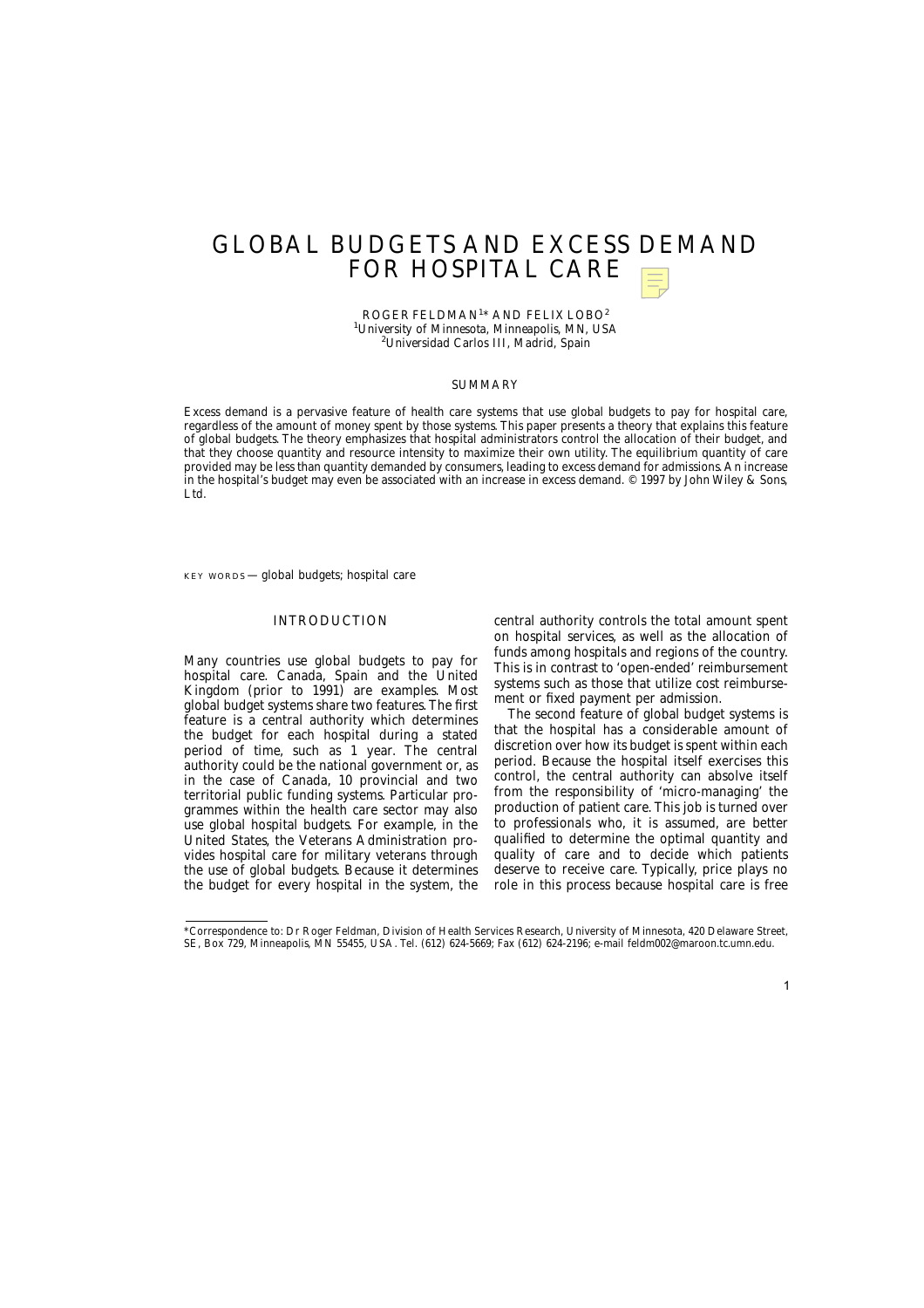for all patients covered by the health care systems of the countries mentioned above.

Although these arguments appear to provide a powerful justification for global budgets, the experience of countries utilizing this payment system is one of excess demand for hospital services. For example, Naylor<sup>1</sup> reported that  $1700$ per on were waiting for open heart urgery in Ontario, Canada, in 1989. This represented more than 25% of the annual provincial caseload for open-heart surgery. Waiting times for elective cases ranged from as little as 4 to 8 weeks in some centres to 6 months or more in others. Other comparisons indicate that the waiting time for knee replacement is longer in Ontario than in the United States, $2$  and the waiting time for hip fracture surgery is longer in Quebec than in Massachusetts.<sup>3</sup>

Frankel<sup>4</sup> summarized the official data on inpatient waiting lists in the United Kingdom's National Health Service. As of 31 March 1991, about 690 000 people were waiting for some type of inpatient medical admission. According to Department of Health figures, $5169800$  of these people (almost 25% of the total waiting list) had waited over 1 year for treatment. Of interest to the hypothesis advanced in this paper, time series data indicate that the NHS hospital waiting list has remained remarkably constant since about 1960, when measured as a percentage of total hospital throughput. This has occurred despite swings in real funding for the NHS, suggesting that hospital waiting lists are a persistent characteristic of the NHS, irrespective of the level of resources devoted to hospital care.

Why is excess demand a pervasive feature of globally budgeted hospital payment systems? Pauly $\delta$  has suggested that the problem is a generic one that applies to any public program of 'free' medical care. The public, as taxpayers, are not willing to spend as much money as they demand in their role as consumers of services. According to Pauly, the result is chronic under-funding of free health services. Buchanan<sup>7</sup> made a similar argument which relies on altruism (or the lack of it) to explain under-funding of public services. As taxpayers, consumers are asked to vote for a tax contribution that largely pays for the care of others. Unless individuals consider the consumption of others to be equally important as their own consumption, they will not vote to supply as many hospital services as they demand. Buchanan's argument, unlike that of Pauly, does not depend

on the health services being 'free' on demand. However, if the services are free, then the case for under-funding is strengthened because people will not value even their own marginal consumption at its marginal tax cost.

In this paper, we present a theory that explains why hospitals appear to be chronically underfunded in systems as different as the United Kingdom, which spent 6.2% of its Gross Domestic Product (GDP) on health care in 1990 and Canada, which spent 9.3% of GDP on health care.8 Surprisingly, our theory suggests that an increase in the amount of money budgeted to a hospital may even *increase* the excess demand for hospital services. This is in contrast to the implication of Pauly's and Buchanan's models, in which chronic under-funding can be corrected, at least in principle, by infusing money into the system.

# BASIC MODEL OF A GLOBAL BUDGET FOR A HOSPITAL

# *Equilibrium in the basic model*

In this section we outline a simple economic model of a hospital in a global budgeting system, and we show that excess demand may be an equilibrium of this model. The concept of equilibrium refers to a situation in which certain interrelated variables in a model are selected so that no tendency to change prevails.<sup>9</sup> Our model focuses on two inter-related variables: the quantity and quality of hospital services. We assume that hospital administrators select these variables with the goal of maximizing their own utility, subject to patients' demand and the size of the hospital's budget. Thus, equilibrium in our model refers to a combination of quantity and quality which, once chosen, will not change as long as the external forces facing the hospital are assumed to be fixed. However, we will show that this equilibrium may not coincide with the quantity and quality of hospital care that consumers would prefer for the same global budget.

Our model begins with the assumption that demand for services at a particular hospital  $(Q_d)$ depends on the patients' price of care at that hospital (*P*) and their perceptions of its quality:  $Q_d = D(P, q_c)$ , where  $q_c$  stands for quality as perceived by patients. However, in the health systems analysed in this paper (e.g. Canada and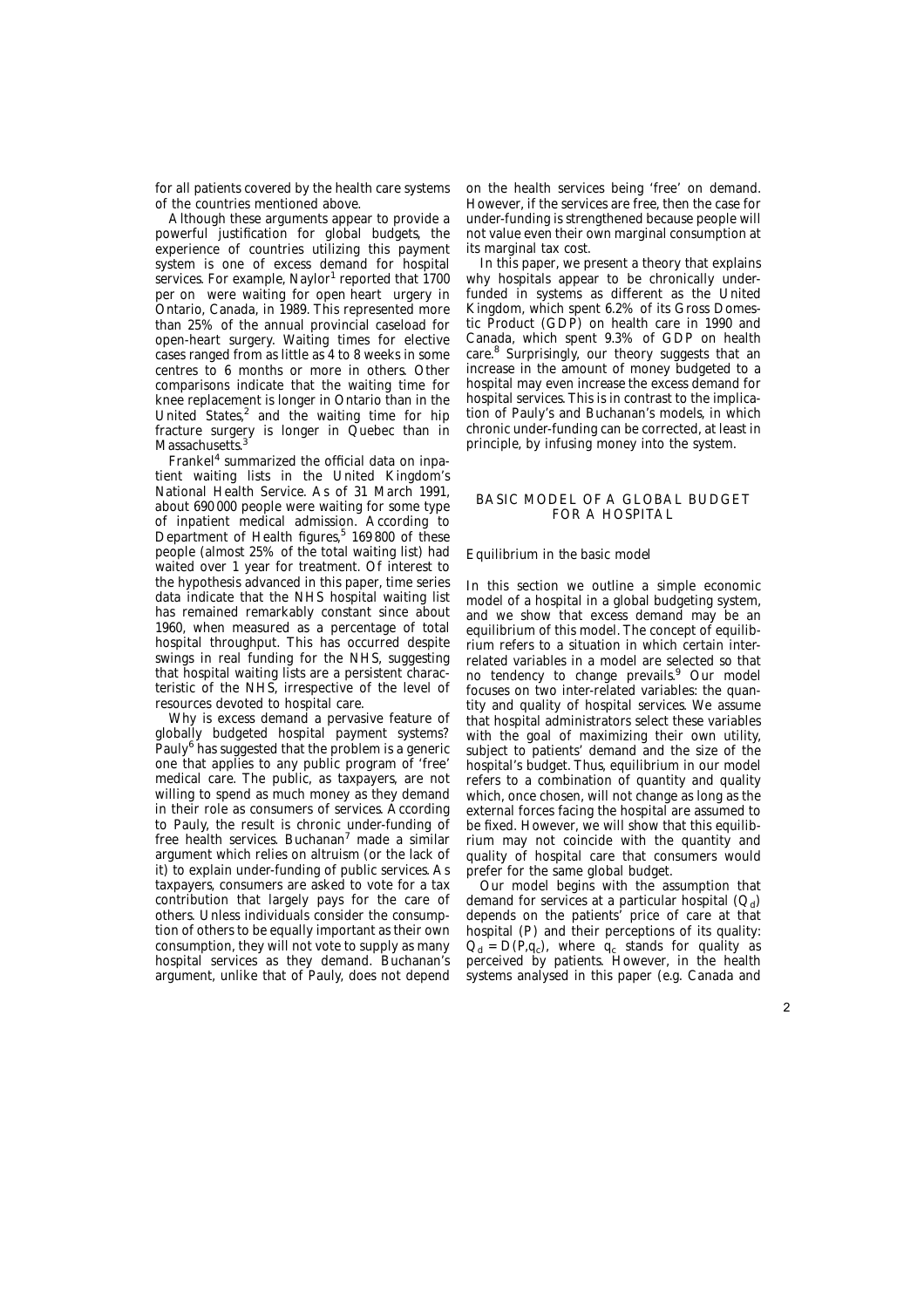the UK), the patients' price is zero. Consequently, we hypothesize that the demand for services at a particular hospital depends entirely on perceived quality.

Although perceived quality of hospital care is not observed directly, we suggest that it is positively related to the intensity of resources utilized per unit of service (e.g. per admission or patient-day). The notion that resource intensity can be used as a proxy for hospital quality was popularized by Feldstein,<sup>10</sup> who proposed to measure quality as the ratio of an index of average cost per patient-day to an index of resource prices. Feldman and Dowd<sup>11</sup> measured quality by the number of specialized facilities and services and whether the hospital had a teaching programme. It was found that offering more services always increased the demand for admissions, especially by Medicare patients. Since Medicare patients pay a fixed deductible per hospital stay, they should exhibit quality-sensitive demand when choosing among hospitals (i.e. they should prefer the hospital with the highest perceived quality).

The role of perceived quality in explaining consumers' hospital choices has attracted the attention of market researchers,12–15 who consistently find that perceived quality is the most important attribute in hospital selection. One study<sup>15</sup> showed that perceived hospital quality could be measured by a valid and reliable scale composed of 16 indicators. These included, in addition to a direct perception of 'quality of medical care', items such as the level of technology, range of services and hospital size. These measures all relate to resource intensity.

A final perspective on the relation between quality and resource intensity has been offered by Phelps,  $16$  who notes that doctors are an important input in the production of medical care. A primary way by which hospitals attract doctors to their staffs is to provide the capability for doctors to do things they cannot do elsewhere. This may include the provision of a cardiac intensive care unit to attract cardiologists, for example. Doctors then steer patients toward hospitals that offer these resource-intensive services. The implication of this perspective is that doctors can also use resource intensity as a proxy for hospital quality even in situations where patients are not well informed.

On the basis of these studies, we write the patients' demand function as  $Q_d = F(R)$ , where R is the intensity of resource use, and we assume that  $F(R)$  is positive. Nonetheless, after developing the basic model, we analyse the case where patients perceive that the hospital is providing excessive services [i.e. the demand curve is backward-bending so that  $F(R)$  is negative].

Next, we explain our assumption regarding hospital decision-makers' preferences. We assume that the hospital maximizes a utility function that depends on quantity of services and quality, as perceived by the professionals who run the hospital:  $U = H(Q, q_h)$ , where  $q_h$  stands for professional perceptions of quality. These perceptions are not observed directly and may differ from consumers' perceptions, but like consumers' perceptions, we assume they are positively related to observed resource intensity. Because resource intensity is a proxy for  $q<sub>h</sub>$ , utility can be mapped into a new function,  $U = V(Q, R)$ , where  $q_h$  has been replaced by *R*.

To find the equilibrium of our model, we want to use indifference curves from this new utility function because it can be drawn in a graph with the same dimensions (quantity and resource intensity) as consumer demand. However, indifference curves from the *V* function may not be convex to the origin, in which case the usual tangency condition for equilibrium would not apply to our model. In the Appendix, we derive a twofold sufficient condition for convexity of indifference curves from *V*: (1) indifference curves from the underlying utility function, *H*(*Q,q*h), are convex; and (2) increasing the level of resource intensity results in a proportionately equal or lesser increase in professional perceptions of quality (i.e. the relation between resource intensity and perceived quality displays constant or decreasing returns). Since these are reasonable assumptions, we will draw the indifference curves from *V* as convex to the origin of a graph whose dimensions are quantity and resource intensity.

The next element of our model is the hospital's budget constraint. In a global budget system, the hospital's budget is  $B = RQ$ , where *B* is assumed to be determined exogenously by the central authority. After presenting the basic model, we will consider refinements in which future budgets depend, at least in part, on current actions taken by the hospital.

The hospital is assumed to maximize utility, subject to the budget constraint. This is a standard Kuhn–Tucker problem, which can be represented as maximizing the Lagrangian function: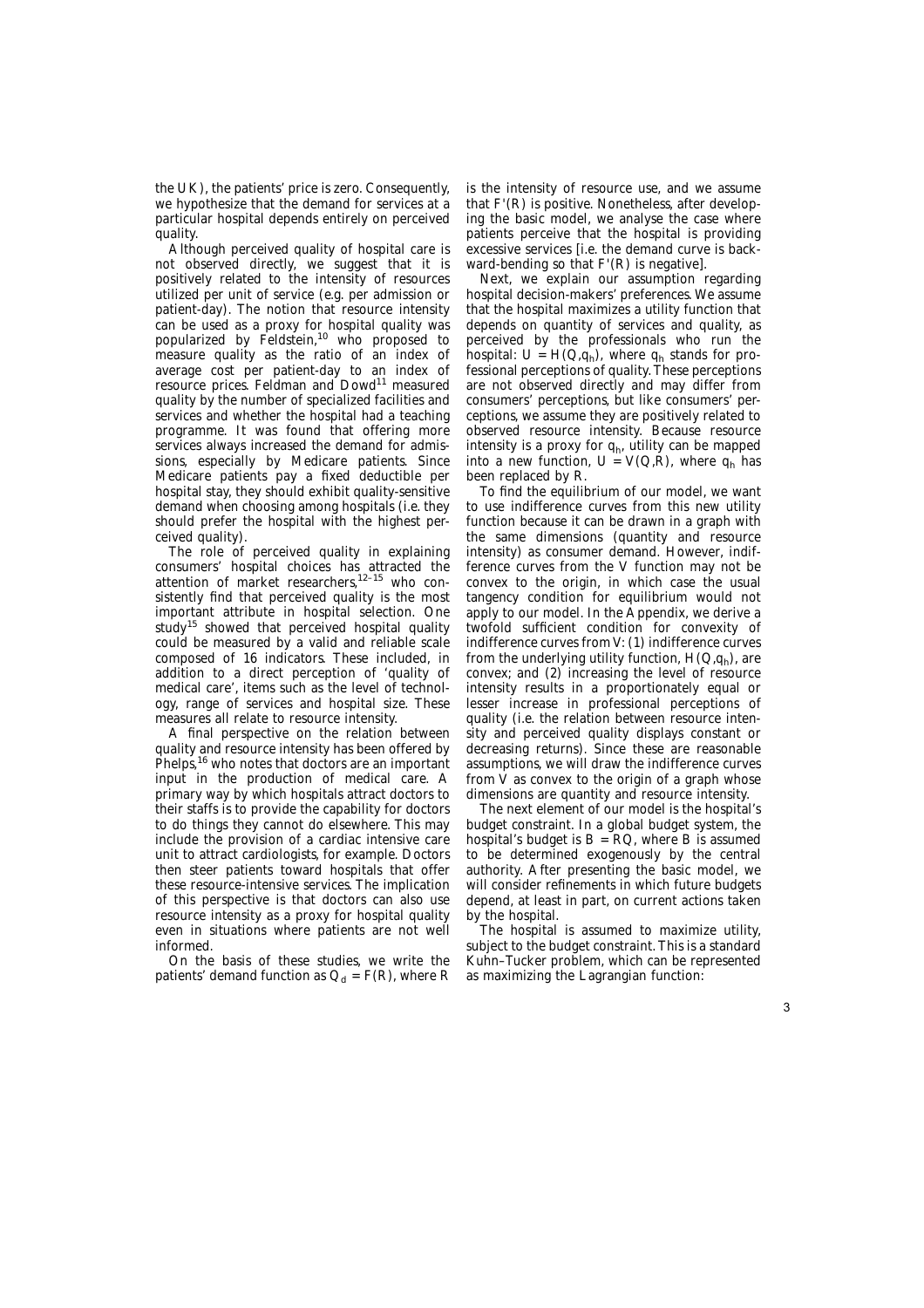$$
L = V(Q,R) + \lambda (B - RQ) + \gamma [F(R) - Q] \qquad (1)
$$

The first-order conditions for utility maximization are given by

$$
\frac{\partial L}{\partial Q} = V_Q - \lambda R - \gamma \le 0, \ Q \ge 0, \ Q \frac{\partial L}{\partial Q} = 0 \quad \text{(2a)}
$$

$$
\frac{\partial L}{\partial R} = V_R - \lambda Q - \gamma F_R \leq 0, R \geq 0, R \frac{\partial L}{\partial R} = 0
$$
 (2b)

$$
\frac{\partial L}{\partial \lambda} = B - RQ \ge 0, \ \lambda \ge 0, \ \lambda \frac{\partial L}{\partial \lambda} = 0 \qquad (2c)
$$

$$
\frac{\partial L}{\partial \gamma} = F(R) - Q \ge 0, \ \gamma \ge 0, \ \gamma \frac{\partial L}{\partial \gamma} = 0 \qquad (2d)
$$

We will assume that both decision variables (*Q* and *R*) are strictly positive, which implies that the respective partial derivatives of the Langrangian function (2a and 2b) are zero. This equilibrium for the model is shown in Fig. 1. Assuming that *Q* and *R* are strictly positive implies that the utility function  $V(Q,R)$  is more convex that the budget constraint, which is indicated by the rectangular hyperbola  $B_0$  in Fig. 1.

Next, consider the conditions governing  $\lambda$  and γ:

- (i) *Suppose*  $\lambda = 0$ : then  $\gamma$  must be positive to make equation (2a) equal zero, but  $\gamma$  must be negative to make equation (2b) equal zero. This is a contradiction, so  $\lambda > 0$ . This implies, by equation (2c), that the hospital's budget constraint is binding.
- (ii) *Suppose*  $\gamma = 0$ : in this case we can solve equations (2a) and (2b) to obtain  $V_Q/V_R = R/$ *Q*. Condition (2d) implies that  $F(R) - Q \ge 0$ .

The assumption that  $\gamma = 0$  means that patients' demand is not binding; therefore, hospital administrators can choose quantity and quality as they wish, subject only to the size of their budget. Equilibrium occurs where an indifference curve from *V*, labelled  $V_0$ , is tangent to the budget constraint. Since this occurs to the left of the intersection of the budget constraint and the demand curve, there is excess demand for serv-



Figure 1. Excess demand for hospital services in a global budget payment system.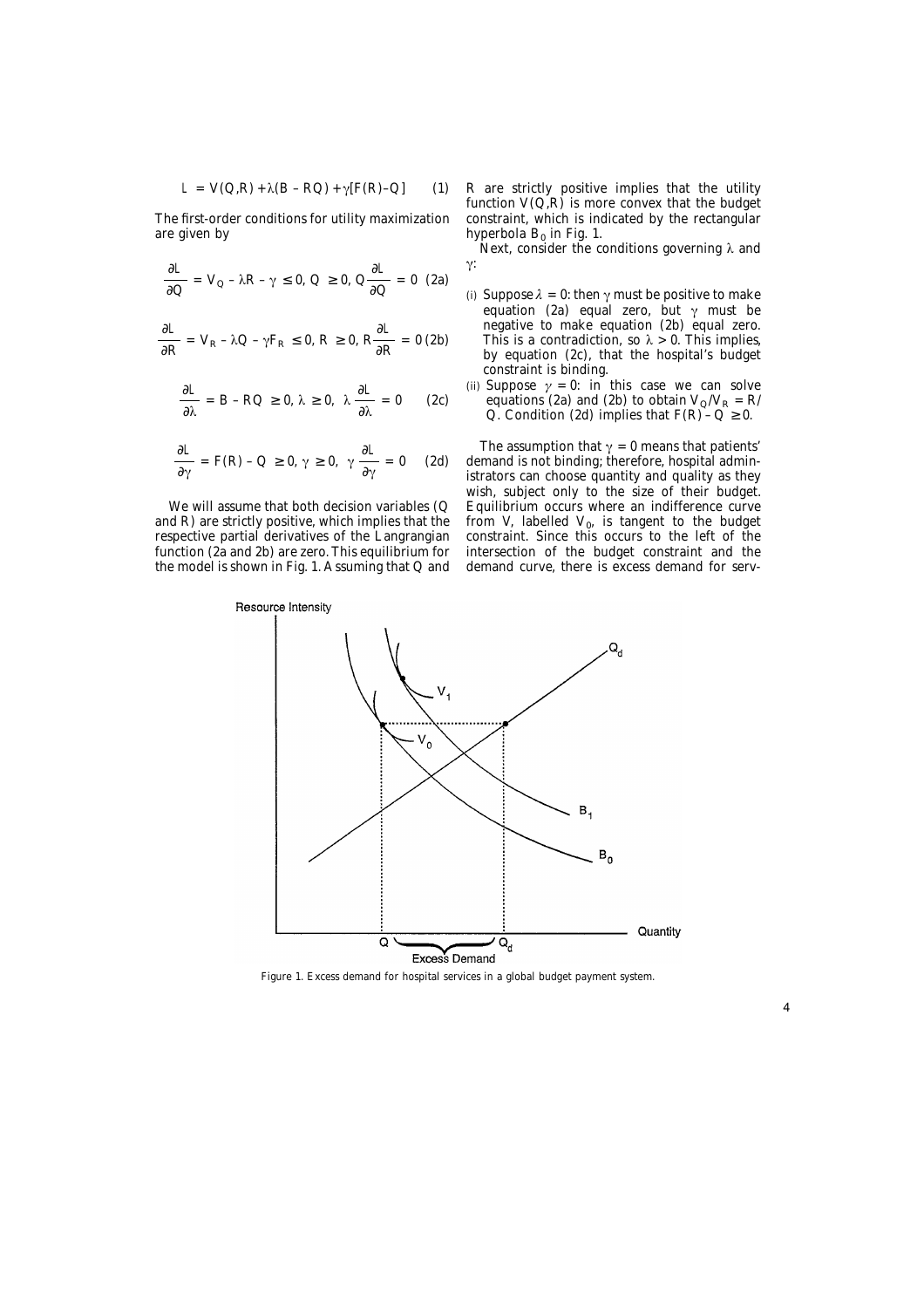ices, measured by the horizontal distance  $(Q_d - Q)$ in Fig. 1.

A unique feature of this model is that the demand curve  $Q_d$  is upward-sloping. This appears to violate the economic law that demand curves for non-Giffen goods slope downward. However, it is important to remember that the vertical axis of Fig. 1 represents resource intensity (a proxy measure of quality), not the price of hospital care. The demand for hospital admissions should increase as the quality of services increases. In the usual graph of demand as a relation between price and quantity, the demand curve would appear to shift to the right when quality increases.

It is possible that  $\gamma = 0$  simultaneously with  $F(R) = Q$  (i.e. the patient demand constraint is not binding but there is no excess demand). Graphically, this would be a corner solution where  $V_0$  is tangent to the budget constraint precisely where  $Q_d$  crosses the budget constraint in Fig. 1.

(iii) *Suppose*  $\gamma > 0$ : in this case condition (2d) implies that  $F(R) - Q = 0$  (i.e. there is no excess demand). Conditions (2a) and (2b) can be solved to obtain

$$
\frac{V_Q}{V_R} = \frac{R}{Q} \left| 1 + \frac{\gamma F_R}{V_R} + \frac{\gamma Q}{R V_R} \right| > \frac{R}{Q}
$$

The assumption that  $\gamma > 0$  means that patients' demand is binding. This equilibrium can be interpreted with reference to the original situation shown in Fig. 1. Imagine that a different hospital, facing the same demand curve and the same global budget, wants to stretch that budget toward more quantity and less quality. Tangency between one of the hospital's indifference curves and  $B_0$  may occur to the right of the intersection between  $B_0$  and  $Q_d$ . However, patients would find this level of quality unacceptably low, so they would not demand as much care as the hospital wants to produce. The result would be underutilization of the hospital's budget and less utility than the hospital could achieve by increasing the quality of care. The best possible combination of quality and quantity for the hospital under these new assumptions would occur at the intersection of  $B_0$  and  $Q_d$ .

There is a wide variety of utility functions that will lead to an equilibrium of the type just described (a corner solution at  $Q = Q_d$ , with both constraints binding, and no tangency at the equilibrium). This implies that excess demand is not always the equilibrium solution to our model. Nevertheless, we believe that administrators and patients would be at odds in this corner solution. The administrators would like to provide high volume and low quality, but patients would not willingly utilize this amount of low-quality care.

# *Hospital response to an exogenous budget increase*

As explained above, our model predicts that equilibrium with excess demand will always occur when the hospital's marginal rate of substitution is strictly less than the slope of the budget constraint at the point where  $F(R)$  crosses the budget constraint. In this section, we show that excess demand may increase following an exogenous increase in the hospital's budget, and we derive the condition under which this 'perverse' response will occur.

By definition, excess demand is  $(Q_d - Q)$ , so excess demand will increase as *B* increases if

$$
\frac{\partial (Q_{\rm d} - Q)}{\partial B} = \frac{\partial Q_{\rm d}}{\partial R} \frac{\partial R}{\partial B} - \frac{\partial Q_{\rm d}}{\partial B} > 0 \tag{3}
$$

Next, totally differentiating the budget constraint:

$$
1 = R \frac{\partial Q}{\partial B} + Q \frac{\partial R}{\partial B} \tag{4}
$$

Substituting equation (4) into equation (3), we can rewrite the resulting formula in elasticity notion as

$$
\varepsilon < \frac{\eta}{(Q/Q_d) + \eta} \tag{5}
$$

where  $\epsilon$  is the hospital's elasticity of supply of services with respect to the budget and η is the consumers' elasticity of demand for services with respect to resource intensity.

Suppose that the initial equilibrium involves a perfect balance between supply and demand (i.e.  $Q/Q<sub>d</sub> = 1.0$ ). Then, any supply response less than  $η/(1 + η)$  will be insufficient to satisfy the increased demand for services. For example, if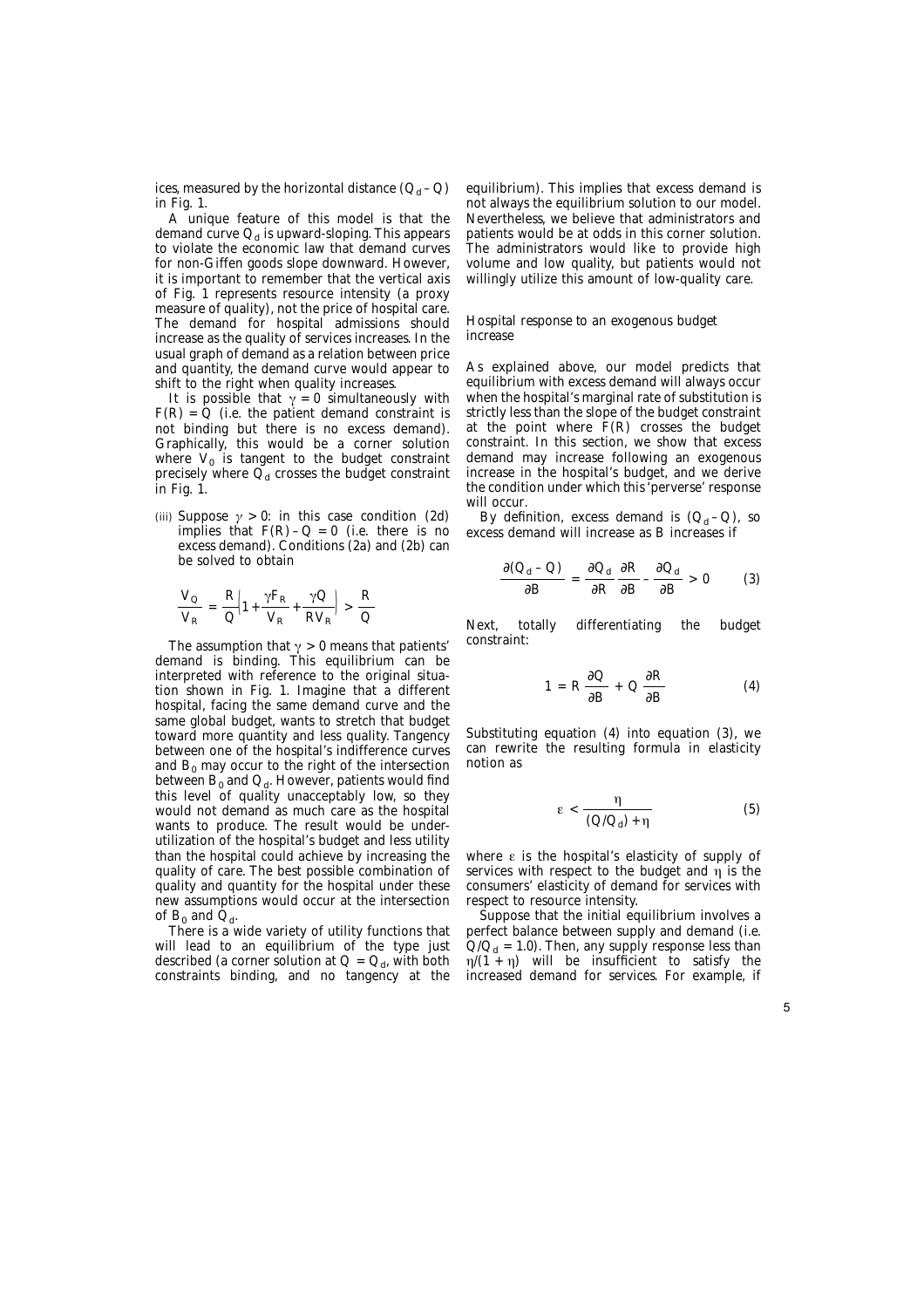$Q/Q_d = 1.0$  and  $\eta = 1.0$ , then an increase in the hospital's budget will result in more excess demand if the elasticity of supply is less than 0.5. In the extreme case where demand is infinitely elastic, excess demand will increase if the elasticity of supply is less than 1.0. In other words, when demand is infinitely responsive to quality, the increase in the hospital's budget must be spent entirely on more services or else excess demand will increase.

Now, suppose we start from an initial position where excess demand is already present. In this case, the condition for preventing an increase in the hospital's budget from worsening the excess demand situation is even more stringent. For example, suppose that the initial position is  $Q/Q_d = 0.5$  and  $\eta = 1.0$ . Then, any supply elasticity less than 0.67 will cause excess demand to increase. The intuition behind this result is that an increase in demand will out-pace a proportionate increase in supply when the initial level of demand exceeds supply. Thus, supply must expand by a larger proportion in order to 'stay even' with the increase in demand.

An alternative explanation of equation (5) is that excess demand increases with increases in the budget when the hospital's income expansion path is steeper than the *F*(*R*) function. For example,  $\partial (Q_d - Q)/\partial B$  is greater than zero if *Q* is an inferior good to the hospital and is less than zero if *R* is an inferior good to the hospital. Finally, if both goods are normal, excess demand could increase or decrease with an increase in the budget depending on the relative strength of the two income effects and the slope of the *F*(*R*) function.

Our comparative statics analysis implies that persistent excess demand is a pervasive feature of health care systems that use global budgets to pay for hospital care, regardless of the amount of money spent by those systems. This outcome is shown in Fig. 1 by the budget constraint labeled  $B_1$ . Although  $B_1$  represents a larger budget than  $B<sub>0</sub>$ , hospital decision-makers have used the additional funds to finance a substantial increase in resource intensity, which has caused excess demand to increase. The income expansion path from  $V_0$  to the new equilibrium on  $V_1$  is clearly steeper than the slope of the *F*(*R*) function in this example.

# EXTENSIONS OF THE BASIC MODEL

# *Endogenous hospital budgets*

Our assumption that hospitals' budgets are determined exogenously may be unrealistic. In practice, the central authority may monitor some indicators of hospital performance in the current period, and it may base the budget for next period, in part, on these indicators. Hospitals in the Spanish National Health System, for example, are budgeted on the basis of standardized patient days known by the acronym UPA.<sup>17</sup> The hospital submits its proposed UPAs for the next year to the Ministry of Health. Its budget for the next year is based on a negotiated average of the proposed UPAs and its actual UPAs for the current year, times a standard rate per UPA. In practice, the budget tends to be very close to the current UPA workload times the standard rate.

We can represent this endogenous budgetsetting process by the equation  $B_{t+1} = Q_t S$ , where the subscripts stand for time periods and *S* (without a subscript) is the standard rate set by the central authority. The central authority might also update *S*. For example, *S* could be increased by a specific percentage of the economy's inflation rate. For simplicity, we assume that *S* is constant.

The hospital is now subjected to a multi-period optimization problem, since the budget for next year depends on its allocation of the current budget between output and resource intensity. A typical equilibrium condition for this optimization is

$$
\frac{V_{Q,t}}{V_{S,t}} = \frac{S}{Q_t} - \delta \left( \frac{V_{S,t+1}}{V_{S,t}} \right) \left( \frac{S}{Q_{t+1}} \right)
$$
(6)

The left-hand side of equation (6) is the slope of a hospital indifference curve in the current time period. The first term on the right-hand side is the slope of the current-period budget constraint. The second right-hand side term has three parts: δ (assumed to be  $\leq 1$ ) is the discount rate used by the hospital,  $V_{St+1}/V_{St}$  is the ratio of the marginal utilities of resource intensity in the current period and the next period and  $S/Q_{t+1}$  is the marginal future return from reducing resource intensity in the current period. Multiplied together, these three parts represent the discounted rate of return (i.e. the reward in terms of future budget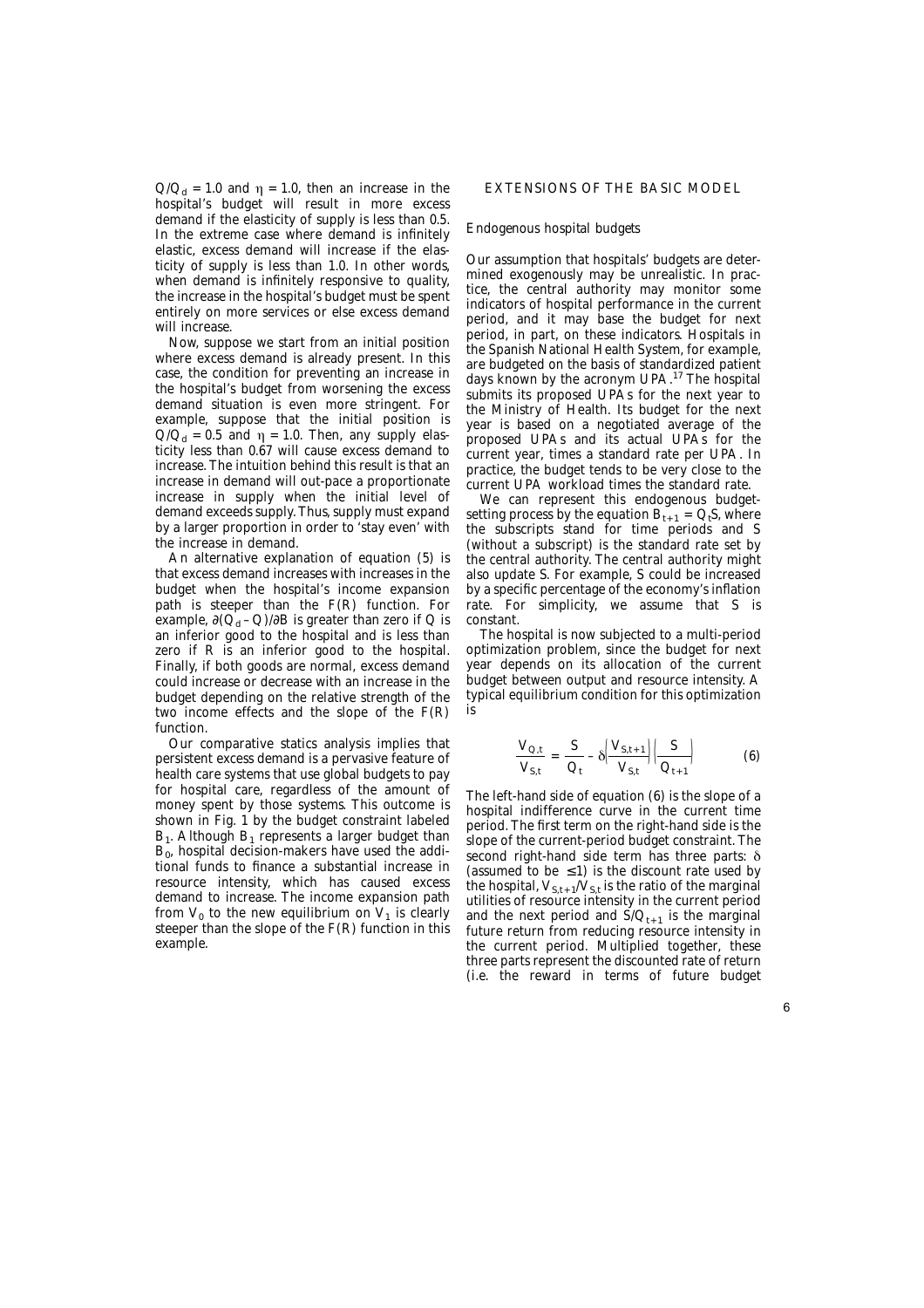increases) for reducing current resource intensity.

Naylor<sup>1</sup> used the phrase 'fiscal envelope' to describe the hospital's global budget constraint. This is an apt metaphor for the hospital with an endogenous hospital. Although the hospital could push its current resource intensity to the edge of the envelope, it has an incentive not to do so because this would adversely affect next year's budget. The prospect of future budget increases therefore provides an incentive for the hospital to hold resource intensity below the level it would choose in a single-period model.

To continue with the example of the Spanish hospital system, if the hospital serves more than the planned number of patients, or the cost per UPA is higher than anticipated, in principle the hospital does not receive additional resources. However, in practice, the hospital always tries to negotiate additional money if it needs it. This type of 'after-the-fact' adjustment may cause the hospital's actual budget to differ somewhat from the pure fiscal envelope suggested by our model.

## *Backward-bending patient demand*

We have assumed that patients view more resource intensity as being associated with higher quality. Is this assumption pivotal in driving the excess demand results? To answer this question, we extend the model to the case where patient demand is backward-bending (i.e. increases in resource intensity are perceived as reducing quality on the margin). The first-order conditions from our basic model [equations (2a)–(2d)] still apply in this case. However, the interpretation of these conditions becomes more complex. In the basic model, the hospital's budget constraint always was binding  $(\lambda > 0)$ , and excess demand was the expected result. In the extended model, however, it is no longer contradictory to suppose that  $\lambda = 0$ , as shown by the following analysis:

*Suppose*  $\lambda = 0$ : conditions (2a) and (2b) both imply that  $\gamma > 0$ . These conditions can be solved to obtain  $V_C/V_R = R/Q$ . Condition (2d) implies that consumer demand is binding.

This equilibrium is shown in Fig. 2, where the backward-bending demand curve  $Q_d$  cuts the hospital's budget at two points labeled  $\alpha$  and  $\beta$ . The demand curve is tangent to a hospital indifference curve in the region above and to the left of  $\beta$ . In other words, the consumer demand constraint is binding but the hospital does not utilize its entire budget. This equilibrium would be associated with excess supply of hospital care: at the end of the budget period, hospital administrators would refund part of their budget to the central health authority. While the intuition that such refunds should not occur is fairly strong, National Health Systems managers are becoming very sophisticated and this behaviour might be possible in the future.

# LINK BETWEEN EXCESS DEMAND AND WAITING LISTS

In a market, excess demand is cleared through a rise in price. However, the systems which we are analysing provide hospital care free for all patients covered. Pauly $6$  maintained that the absence of prices in medical care markets leads to a generic problem of excess demand. Buchanan<sup>7</sup> blamed the chronic NHS funding deficiency on the absence of prices, maintaining that patient demand will persistently outpace supply in this situation. We concur with this analysis but we want to go further than Pauly and Buchanan. With zero prices and scarce resources, nonmarket mechanisms to allocate resources have to be implemented. Specifically, we want to discuss the relation and the consequences of two such mechanisms that happen to be implemented together in some countries: global budgets *and* waiting lists.

In more general terms, global budgets are one form of centralized decision taken by the authorities as opposed to decentralized decisions arrived at by the price system. Global budgets are not a necessary consequence of universal coverage other ways to finance hospitals are common. In this very general setting even the endogenous Spanish budgeting discussed in the paper is a form of centralized decision making, as indicators are defined and decided centrally, although the participation of individual hospitals is obviously greater.

At the micro level, hospitals may allocate their global budget in different ways. Queuing and waiting, with patients classified by seriousness and urgency and with throughput and time as the main variables, is not the only one. Instead of waiting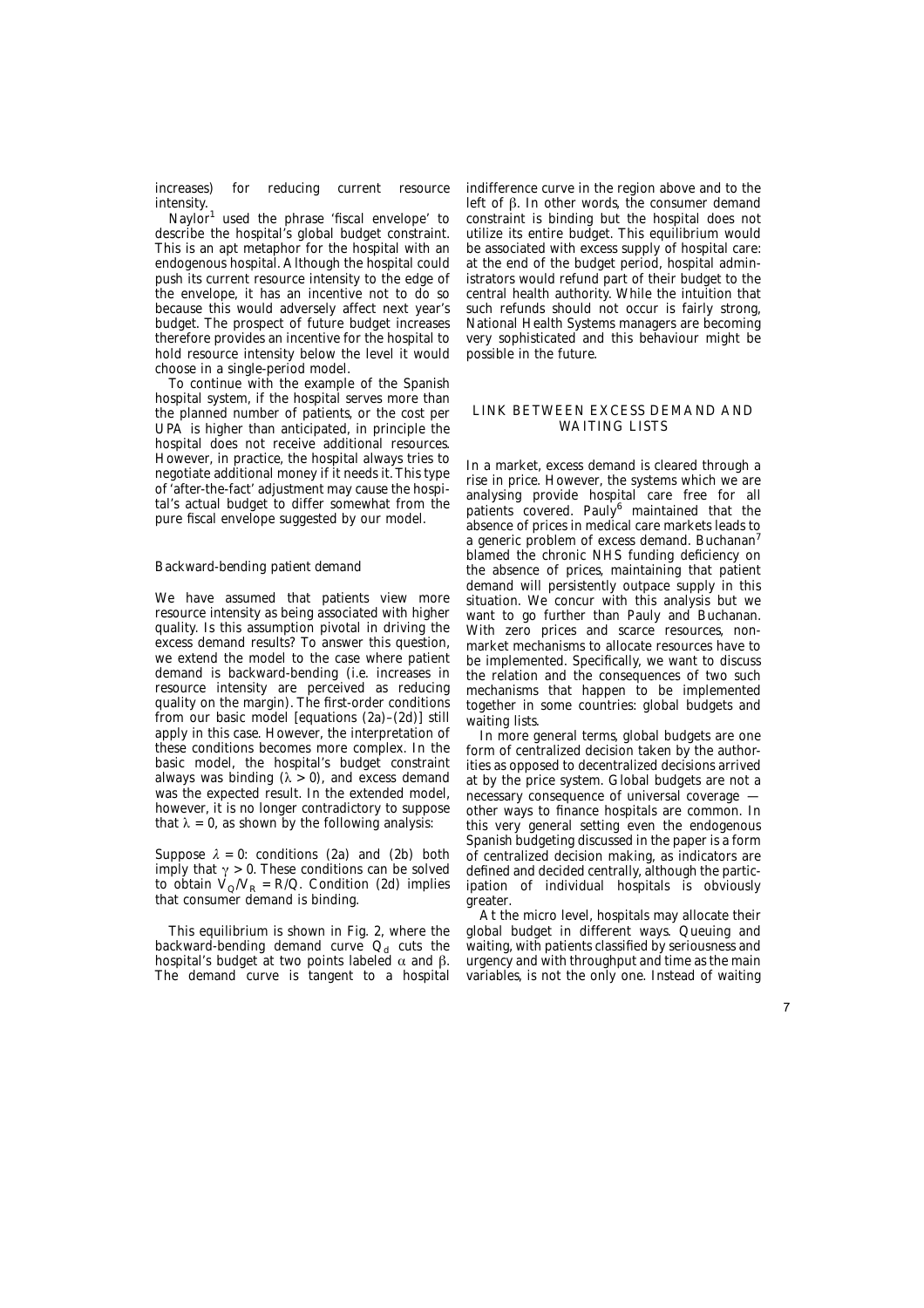lists on a first-come, first-served basis, hospitals could use lotteries to match supply and demand. More realistically, they may turn to some kind of centralized decision making, but now at the hospital level, that is, giving doctors the power to select among patients with the same condition and equal urgency, which ones are to be treated first. One such criterion may be age, with younger patients preferred first; another may be the personal interests of the doctors, as may be the case when they give preference to an important politician or to the relatives of their colleagues. No doubt a mixture of these 'methods' is to be found in reality. We give preference to waiting lists.

Strictly, the existence of a waiting list is not sufficient to conclude that excess demand exists. For example, people wait for new cars to be delivered and there are waiting lists for tickets to entertainment events. These lists could represent producers' desires to avoid holding an excess inventory, or consumers' desires to plan ahead in order to consume the good at a particular time. However, given the length of waiting lists associated with some medical services, it is unlikely that waiting reflects rational planning to avoid excess capacity or to ensure consumption at a certain time. For example, half of the patients who underwent coronary artery bypass graft surgery (CABGS) in Toronto in 1989 had waiting times above the maximum indicated by medical urgency criteria.18 Several widely publicized deaths occurred among patients who had suffered multiple waits and long cancellations.<sup>1</sup>

This evidence clearly indicates a link between excess demand and waiting lists in the countries mentioned in this paper. When demand is greater than supply, at least some patients are likely to be added to a list. However, the link between excess demand and the dynamics of waiting lists is less clear from our model. To illustrate this point, the model does not predict how long the waiting line will be for a given level of excess demand. This requires additional specification of the preferences of consumers and providers. Lindsay and Feigenbaum,<sup>19</sup> for example, pointed out that the waiting list will grow until the value of future consumption is equal to the cost of entering the



Figure 2. Equilibrium when patient demand is backward-bending.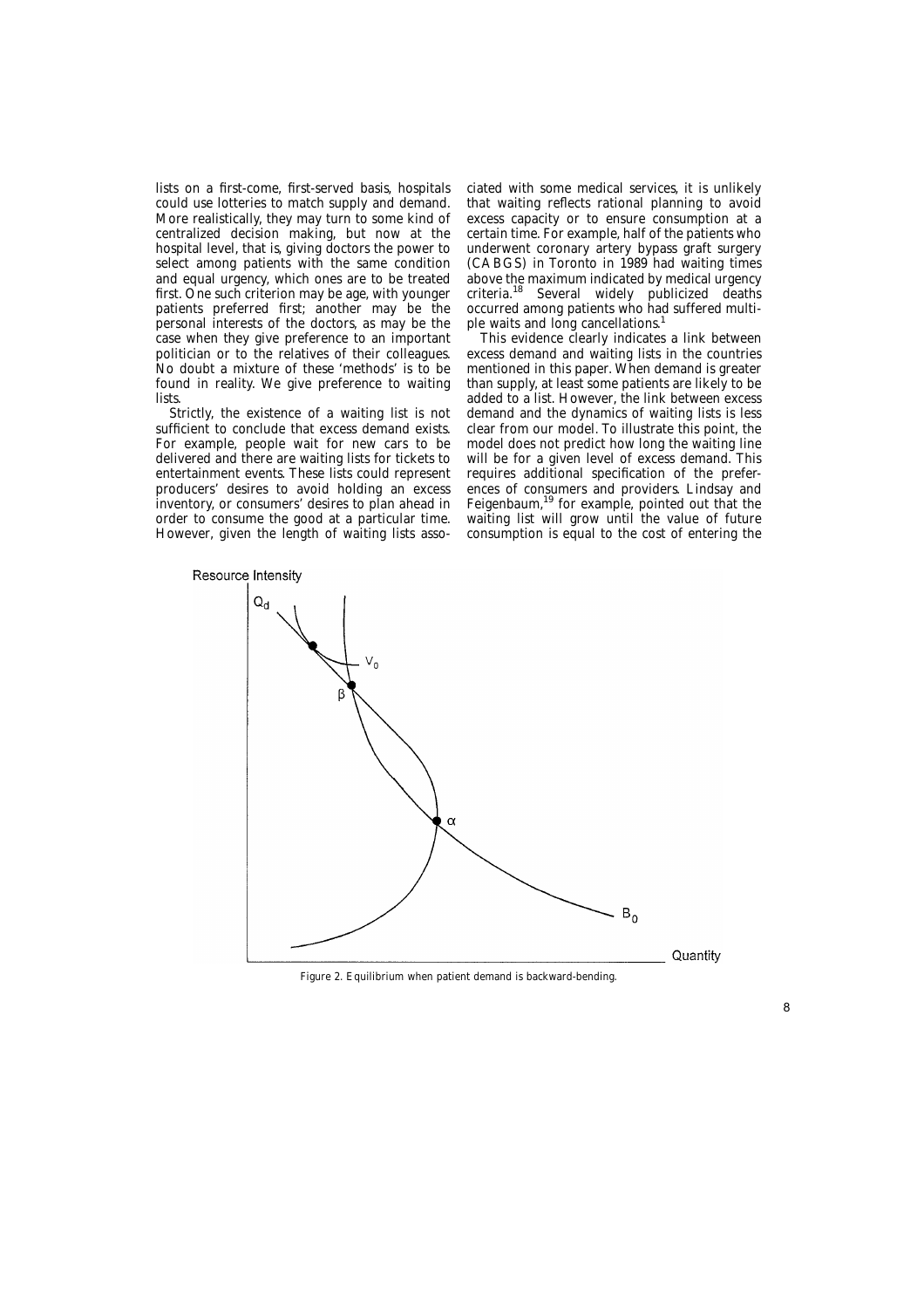queue for the last person to enter. Systemic differences in preferences for current use in relation to future use must be taken into account in explaining the length of the hospital waiting list. At a more detailed level, waiting times might be measured separately for patients with different acuity levels. As  $Naylor<sup>1</sup>$  notes, patients with urgent conditions may be treated quickly, even in a system with long average waiting times.

Another dynamic question that our model cannot answer is whether the waiting list will increase or decrease when the hospital's budget increases. The evidence appears to be ambiguous on this matter. After the Ontario provincial government launched a programme to increase the capacity of open-heart surgery by 800 cases per year (12% of the annual caseload), both the total waiting list and the average wait for elective surgery declined.<sup>1</sup> On the other hand, Harley<sup>20</sup> failed to detect any relationships between waiting times for trauma and orthopaedic surgery and a number of district-level measures of resource availability in the UK NHS. This finding is in agreement with our earlier observation that hospital waiting lists seem to be invariant with swings in real funding for the NHS.

In fact, these Canadian and UK findings may not be inconsistent when the circumstances surrounding the resource expansions are fully detailed. In Ontario, the provincial authorities expanded hospital capacity in a specific area, effectively pre-empting the hospitals' authority to allocate the extra funds away from coronary surgery. This was not the case in the UK data, where the budget was controlled at a micro level by the hospitals. It is not surprising that the patterns of resource allocation are different when the central authority attaches some strings to the global budget.

# **CONCLUSION**

We have presented a model of a hospital in a global budget payment system. Patients were assumed to pay no user price for hospital services. Consequently, demand depends entirely upon patients' perceptions of hospital quality which in turn are driven by the resource intensity of services. The allocation of the hospital's budget between quantity and resource intensity is controlled by the administrators, who maximize their own utility function. We showed that excess demand for hospital services is typical of equilibrium in this model. Furthermore, an increase in the hospital's budget can lead to an increase in excess demand under plausible assumptions regarding the elasticities of demand and supply.

#### APPENDIX

## *Indifference curves between resource intensity (R) and quantity (Q)*

The hospital's utility function can be written as  $U = H[\hat{Q}, q_h(R)]$ , where  $q_h$  is a function of resource intensity. We assume that  $q_h$ <sup>'</sup>( $R$ ) > 0. The slope of an indifference curve is

$$
\frac{\partial R}{\partial Q} = -\frac{H_Q}{H_{qh} q'_{\rm h}} \tag{A1}
$$

The rate of change in the slope with respect to a change in *Q* is

$$
\frac{\partial^2 R}{\partial Q^2} = \frac{-H_{QQ}H_{\text{qh}}^2 + 2H_{Q\text{qh}}H_QH_{\text{qh}} - H_{\text{qh}\text{qh}}H_{Q}^2}{H_{\text{qh}}^2 q'_{\text{h}}}
$$
\n
$$
\frac{q_{\text{h}}^2 H_{Q}^2}{H_{\text{qh}}^2 q_{\text{h}}^3}
$$
\n(A2)

The first term in equation (A2) is the curvature of an 'ordinary' indifference curve between quality and quantity, multiplied by  $1/q_h$ <sup>'</sup>. Since we assume that  $q_h$ ' > 0, the first term is positive provided that ordinary indifference curves are convex. The second term in equation (A2) will be zero or negative if the quality function has constant or decreasing returns (i.e. if  $q_h$ "  $\leq$  0). Thus, the assumptions that  $q_h' > 0, q_h'' \leq 0$  and convexity of ordinary indifference curves are sufficient to show that indifference curves between quantity and resource intensity are convex.

## **REFERENCES**

1. Naylor, C. D. A different view of queues in Ontario. *Health Affairs* 1991; **10**: 110–28.